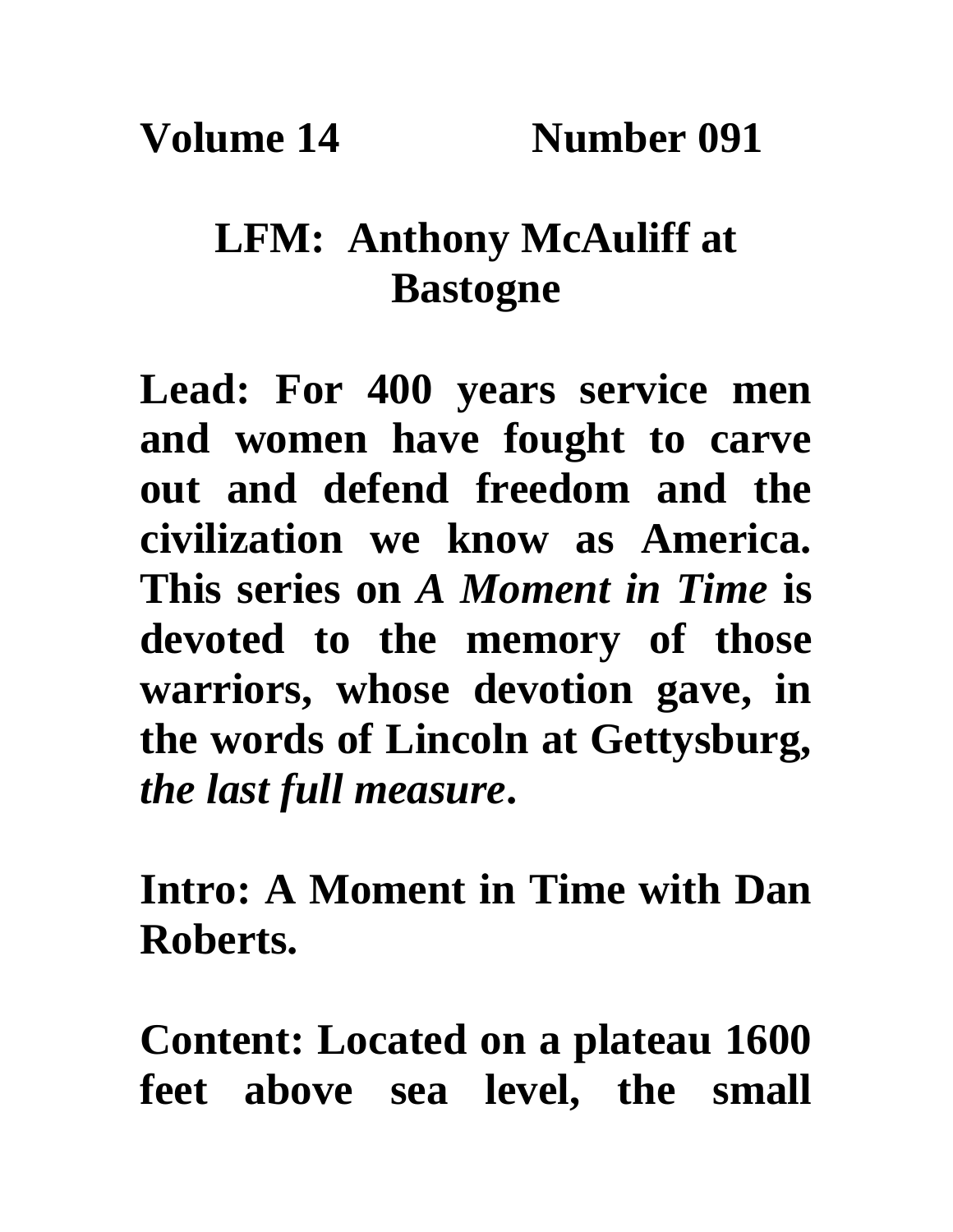**Belgium market town of Bastogne had been the focus of military strategy for centuries. In the fall of 1944, Adolf Hitler snapped out of the lethargy induced by the attempt on his life the previous summer and determined to go back on the offensive, to seize again the initiative lost when the Allies invaded Normandy. On the morning of December 16, 1944, thousands of German troops and tanks surged back across the Allied lines in an attempt to throw them into the sea. This action became the Battle of the Bulge.** 

**The heaviest of the attacks were directed against outnumbered American troops. The G.I.s were**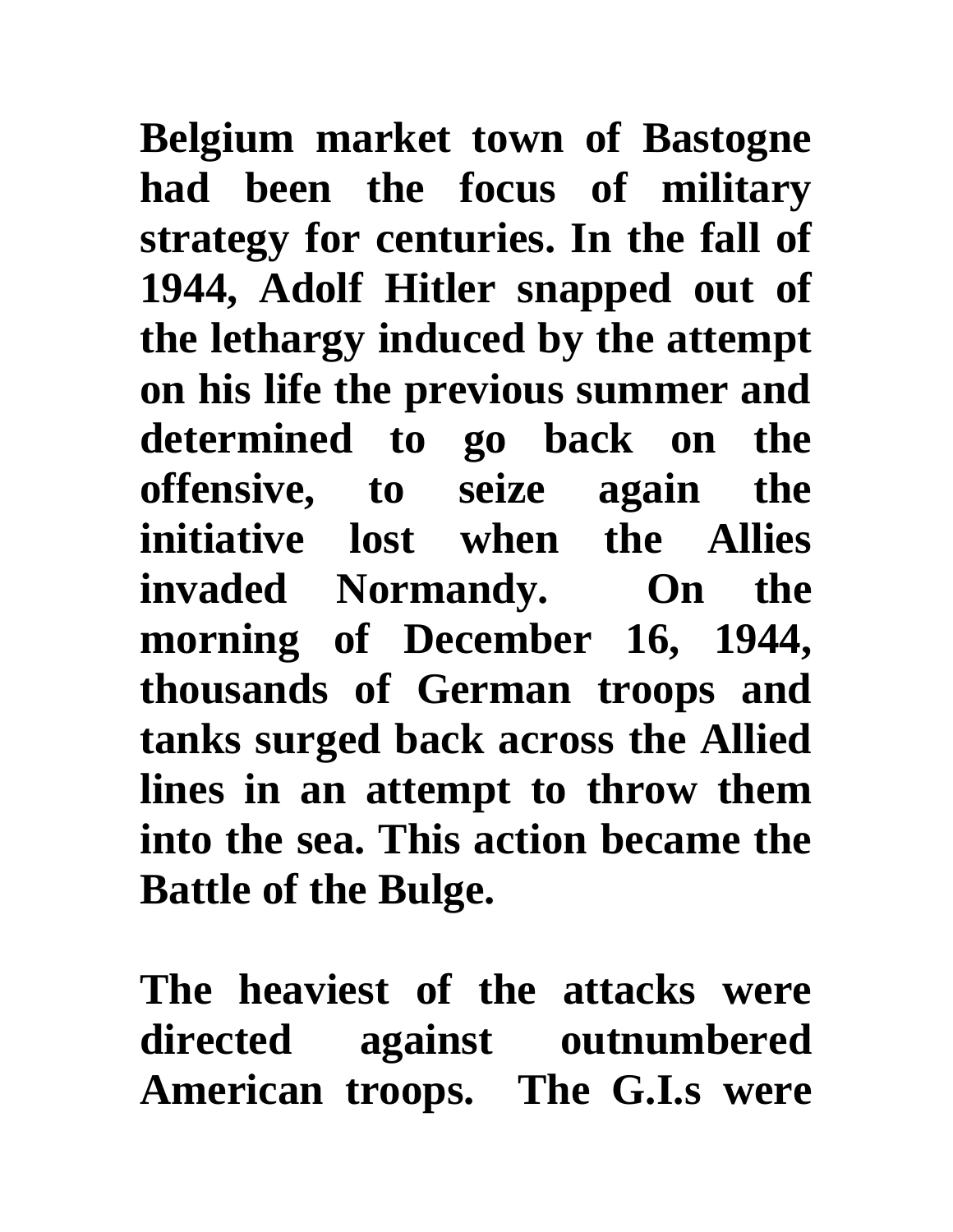**brave and tenacious, but often found themselves cut off in the rush of the German advance. Units of the 101st Airborne Division led by General Anthony C. McAuliffe found themselves so isolated in Bastogne. Ammunition was running out and food was low.** 

**Around noon on the 22nd, four Germans, one of them carrying a large white flag, appeared in the front of fox holes south of town. They had an ultimatum. McAuliffe had two hours to surrender Bastogne. His chief of staff was the first to read the message. "What does it say?" asked the general. "They want you to surrender." "Aw, nuts!" he said. In the end**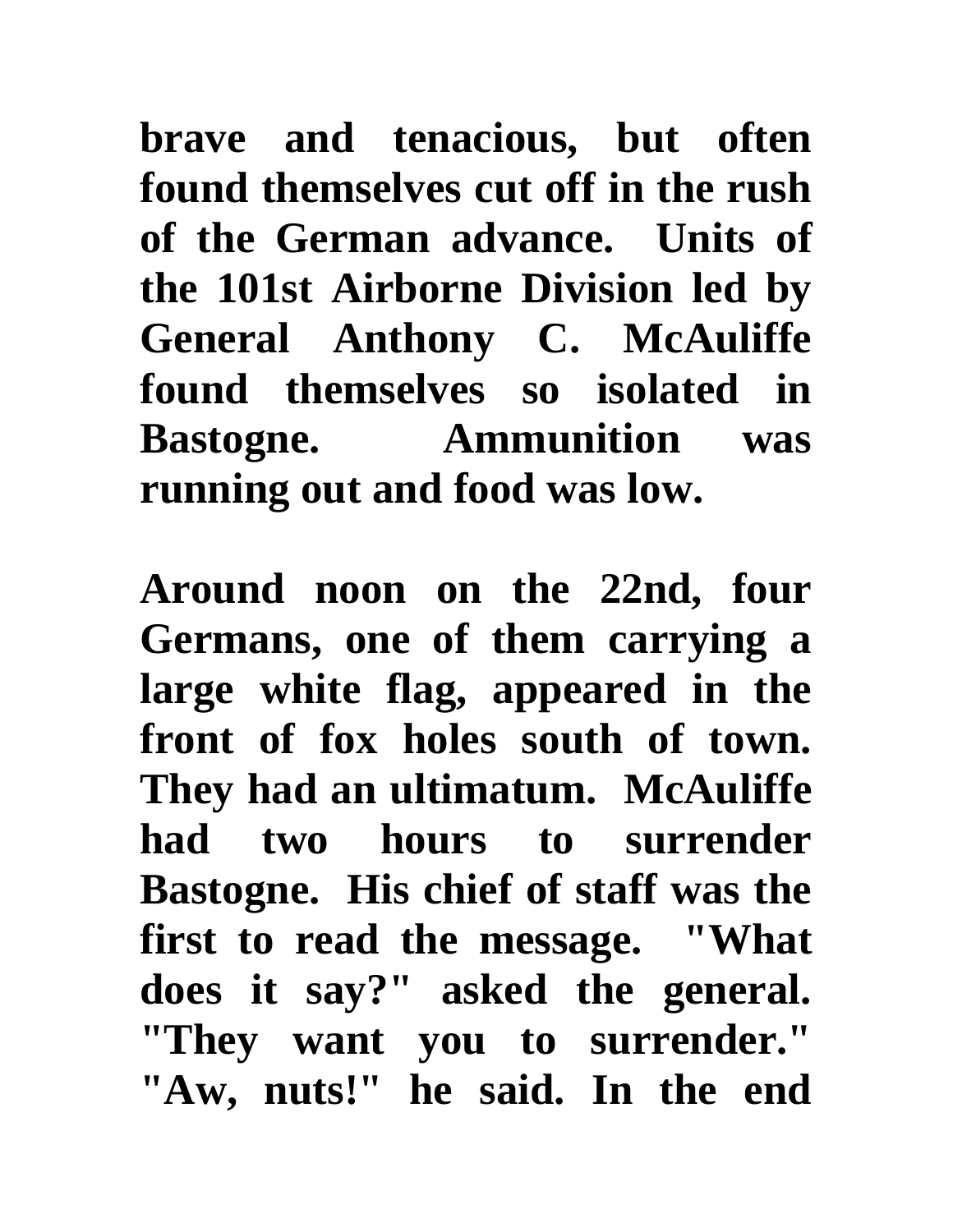## **McAuliffe wrote, "To the German commander, Nuts! From the American commander."**

**Much fighting would remain before the Bulge was erased and Germany defeated. But few would forget the defiant message of Anthony McAuliffe, surrounded, outnumbered, low on supplies, who when offered the chance to surrender, delivered the ultimate American message of defiance, "Nuts!"** 

**At the University of Richmond, this is Dan Roberts.**